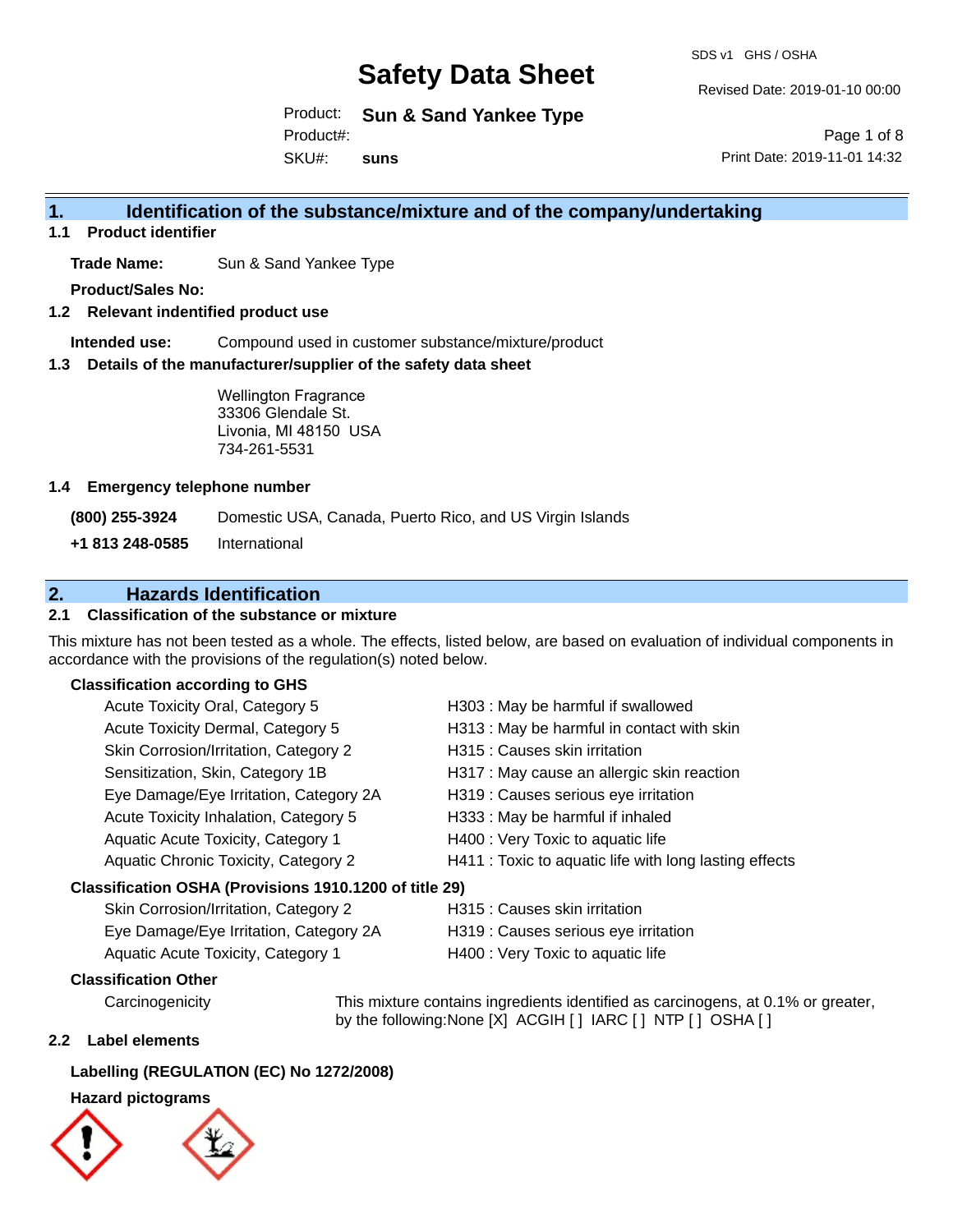#### SDS v1 GHS / OSHA

# **Safety Data Sheet**

Product: **Sun & Sand Yankee Type** SKU#: Product#: **suns**

Page 2 of 8 Print Date: 2019-11-01 14:32

Revised Date: 2019-01-10 00:00

**Signal Word: Warning Hazard statments** H303 May be harmful if swallowed H313 May be harmful in contact with skin H315 Causes skin irritation H317 May cause an allergic skin reaction H319 Causes serious eye irritation H333 May be harmful if inhaled H400 Very Toxic to aquatic life H411 Toxic to aquatic life with long lasting effects **Precautionary Statements Prevention:** P264 Wash hands thoroughly after handling P272 Contaminated work clothing should not be allowed out of the workplace P273 Avoid release to the environment **Response:** P302 + P352 IF ON SKIN: Wash with soap and water P304 + P312 IF INHALED: Call a POISON CENTER or doctor/physician if you feel unwell P305 + P351 + P338 IF IN EYES: Rinse cautiously with water for several minutes Remove contact lenses if present and easy to do. continue rinsing P312 Call a POISON CENTER or doctor/physician if you feel unwell P333 + P313 If skin irritation or a rash occurs: Get medical advice/attention P337 + P313 If eye irritation persists: Get medical advice/attention P362 Take off contaminated clothing and wash before reuse P363 Wash contaminated clothing before reuse P391 Collect Spillage

### **2.3 Other Hazards**

#### **no data available**

### **3. Composition/Information on Ingredients**

### **3.1 Mixtures**

This product is a complex mixture of ingredients, which contains among others the following substance(s), presenting a health or environmental hazard within the meaning of the UN Globally Harmonized System of Classification and Labeling of Chemicals (GHS):

| CAS#<br>Ingredient       | EC#                    | Conc.<br>Range | <b>GHS Classification</b>    |
|--------------------------|------------------------|----------------|------------------------------|
| 120-51-4                 | 204-402-9              | $30 - 40 \%$   | H302; H313; H400; H411       |
| <b>Benzyl Benzoate</b>   |                        |                |                              |
| 118-58-1                 | 204-262-9              | $5 - 10%$      | H303; H317; H320; H401; H412 |
| <b>Benzyl Salicylate</b> |                        |                |                              |
| 24851-98-7               | 246-495-9              | $5 - 10%$      | H402                         |
|                          | Methyldihydrojasmonate |                |                              |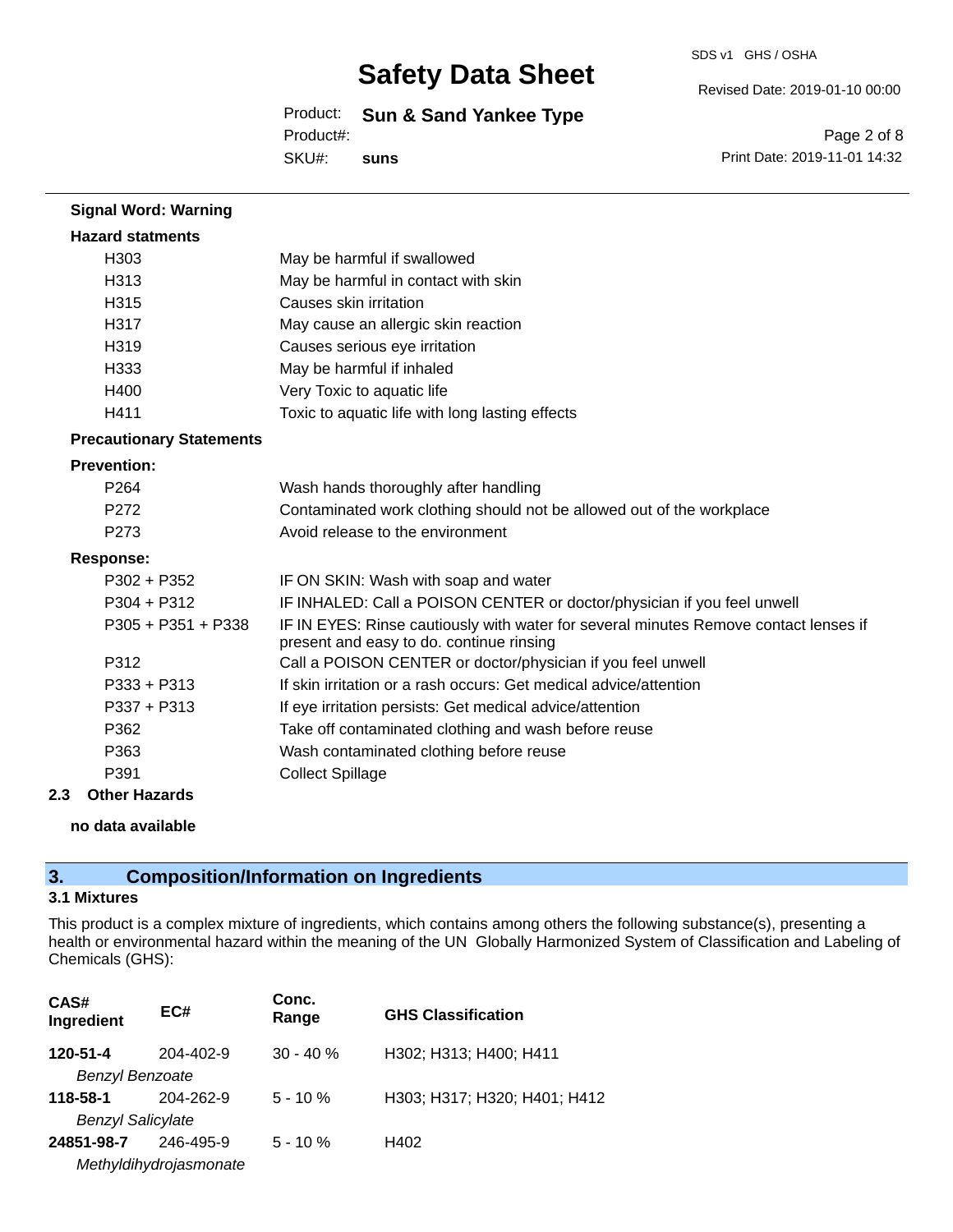SDS v1 GHS / OSHA

Revised Date: 2019-01-10 00:00

### Product: **Sun & Sand Yankee Type**

Product#:

SKU#: **suns**

Page 3 of 8 Print Date: 2019-11-01 14:32

| CAS#<br>Ingredient                                       | EC#                                         | Conc.<br>Range | <b>GHS Classification</b>           |  |  |  |
|----------------------------------------------------------|---------------------------------------------|----------------|-------------------------------------|--|--|--|
| $60 - 12 - 8$                                            | 200-456-2                                   | $5 - 10%$      | H302; H313; H316; H319              |  |  |  |
| phenethyl alcohol                                        |                                             |                |                                     |  |  |  |
| 80-54-6                                                  | 201-289-8                                   | $2 - 5%$       | H227; H302; H315; H317; H361; H401; |  |  |  |
|                                                          | <b>Butylphenyl Methylpropional</b>          |                | H412                                |  |  |  |
| 140-11-4                                                 | 205-399-7                                   | $2 - 5%$       | H303; H401; H412                    |  |  |  |
| Benzyl acetate                                           |                                             |                |                                     |  |  |  |
| 78-70-6                                                  | 201-134-4                                   | $2 - 5%$       | H227; H303; H315; H317; H319; H402  |  |  |  |
| Linalool                                                 |                                             |                |                                     |  |  |  |
| 106-24-1                                                 | 203-377-1                                   | $1 - 2%$       | H303; H315; H317; H318; H402        |  |  |  |
| Geraniol                                                 |                                             |                |                                     |  |  |  |
| 115-95-7                                                 | 204-116-4                                   | $1 - 2%$       | H227; H315; H317; H320; H402        |  |  |  |
| <b>Linalyl Acetate</b>                                   |                                             |                |                                     |  |  |  |
| 98-55-5                                                  | 202-680-6                                   | $1 - 2 \%$     | H227; H303; H315; H319; H401        |  |  |  |
| <b>Terpineol</b>                                         |                                             |                |                                     |  |  |  |
| 101-86-0                                                 | 202-983-3                                   | $1 - 2%$       | H303; H316; H317; H400; H411        |  |  |  |
| Hexyl cinnamaldehyde                                     |                                             |                |                                     |  |  |  |
| 1205-17-0                                                | 214-881-6                                   | $0.1 - 1.0 %$  | H303; H317; H361; H401; H411        |  |  |  |
|                                                          | a-Methyl-1,3-benzodioxole-5-propionaldehyde |                |                                     |  |  |  |
| See Section 16 for full text of GHS classification codes |                                             |                |                                     |  |  |  |
|                                                          |                                             |                |                                     |  |  |  |

See Section 16 for full text of GHS classification codes which where not shown in section 2

Total Hydrocarbon Content (%  $w/w$ ) = 0.62

## **4. First Aid Measures 4.1 Description of first aid measures Inhalation:** Remove from exposure site to fresh air and keep at rest. Obtain medical advice. **Eye Exposure:** Flush immediately with water for at least 15 minutes. Contact physician if symptoms persist. **Skin Exposure: Remove contaminated clothes. Wash thoroughly with water (and soap).** Remove contaminated clothes. Wash thoroughly with water (and soap). Contact physician if symptoms persist. **Ingestion: Rinse mouth with water and obtain medical advice. In all of the state of the Ringestian Medical advice. 4.2 Most important symptoms and effects, both acute and delayed Symptoms:** no data available **Risks:** Risks: Refer to Section 2.2 "Hazard Statements" **4.3 Indication of any immediate medical attention and special treatment needed Treatment:** Refer to Section 2.2 "Response"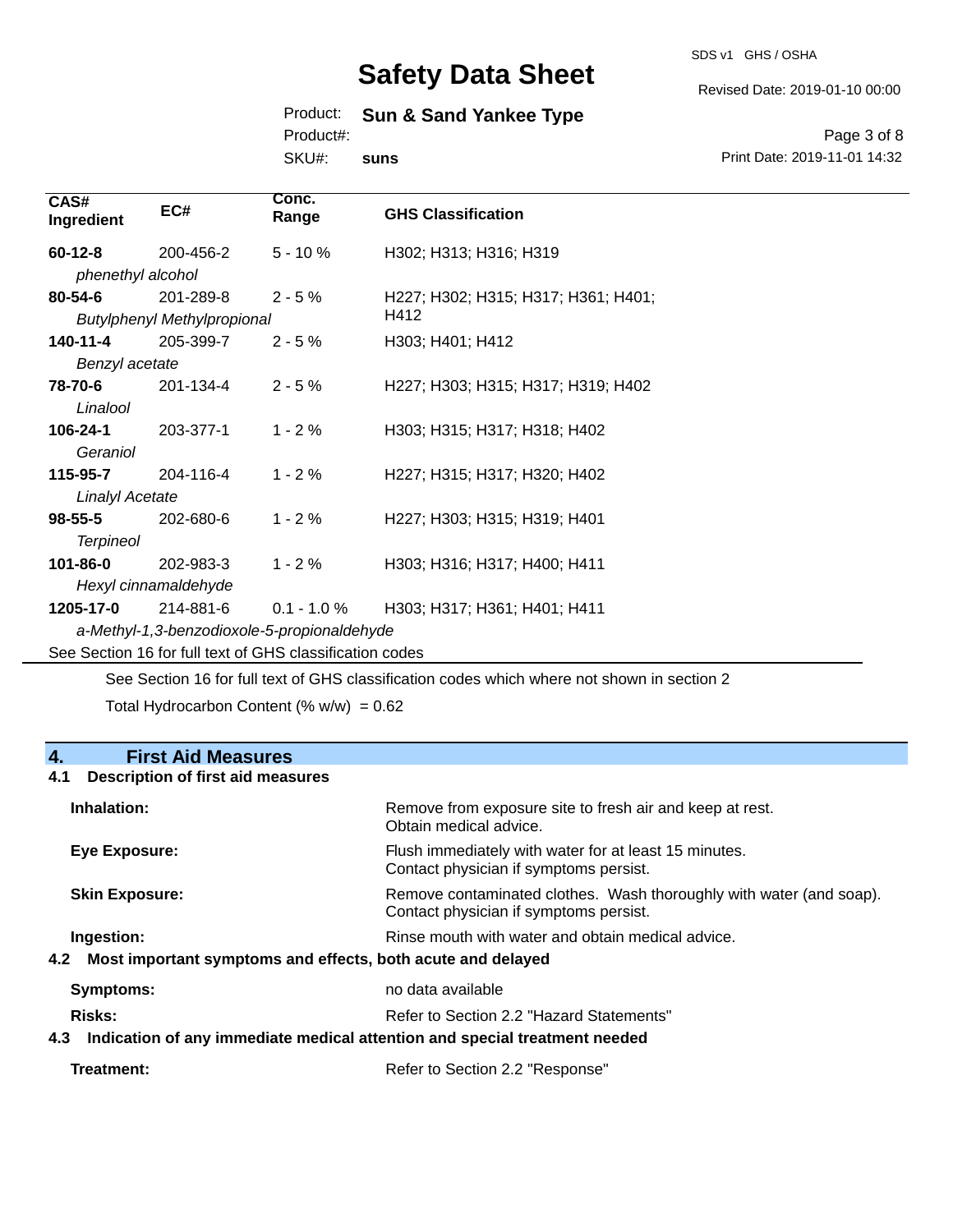SDS v1 GHS / OSHA

Revised Date: 2019-01-10 00:00

Product: **Sun & Sand Yankee Type**

Product#:

SKU#: **suns**

Page 4 of 8 Print Date: 2019-11-01 14:32

| 5 <sub>1</sub><br><b>Fire-Fighting measures</b>                        |                                                   |
|------------------------------------------------------------------------|---------------------------------------------------|
| <b>Extinguishing media</b><br>5.1                                      |                                                   |
| Suitable:                                                              | Carbon dioxide (CO2), Dry chemical, Foam          |
| Unsuitable                                                             | Do not use a direct water jet on burning material |
| Special hazards arising from the substance or mixture<br>$5.2^{\circ}$ |                                                   |
| During fire fighting:<br><b>Advice for firefighters</b><br>5.3         | Water may be ineffective                          |
| <b>Further information:</b>                                            | Standard procedure for chemical fires             |

### **6. Accidental Release Measures**

#### **6.1 Personal precautions, protective equipment and emergency procedures**

Avoid inhalation and contact with skin and eyes. A self-contained breathing apparatus is recommended in case of a major spill.

### **6.2 Environmental precautions**

Keep away from drains, soil, and surface and groundwater.

#### **6.3 Methods and materials for containment and cleaning up**

Clean up spillage promptly. Remove ignition sources. Provide adequate ventilation. Avoid excessive inhalation of vapors. Gross spillages should be contained by use of sand or inert powder and disposed of according to the local regulations.

#### **6.4 Reference to other sections**

Not Applicable

## **7. Handling and Storage**

### **7.1 Precautions for safe handling**

Apply according to good manufacturing and industrial hygiene practices with proper ventilation. Do not drink, eat or smoke while handling. Respect good personal hygiene.

#### **7.2 Conditions for safe storage, including any incompatibilities**

Store in a cool, dry and ventilated area away from heat sources and protected from light in tightly closed original container. Avoid uncoated metal container. Keep air contact to a minimum.

### **7.3 Specific end uses**

No information available

### **8. Exposure Controls/Personal Protection**

### **8.1 Control parameters**

**Exposure Limits: Component** ACGIH

**140-11-4** *Benzyl acetate* 10

TWA ppm STEL ppm TWA ppm STEL ppm ACGIH **OSHA** OSHA

**Engineering Controls:** Use local exhaust as needed.

### **8.2 Exposure controls - Personal protective equipment**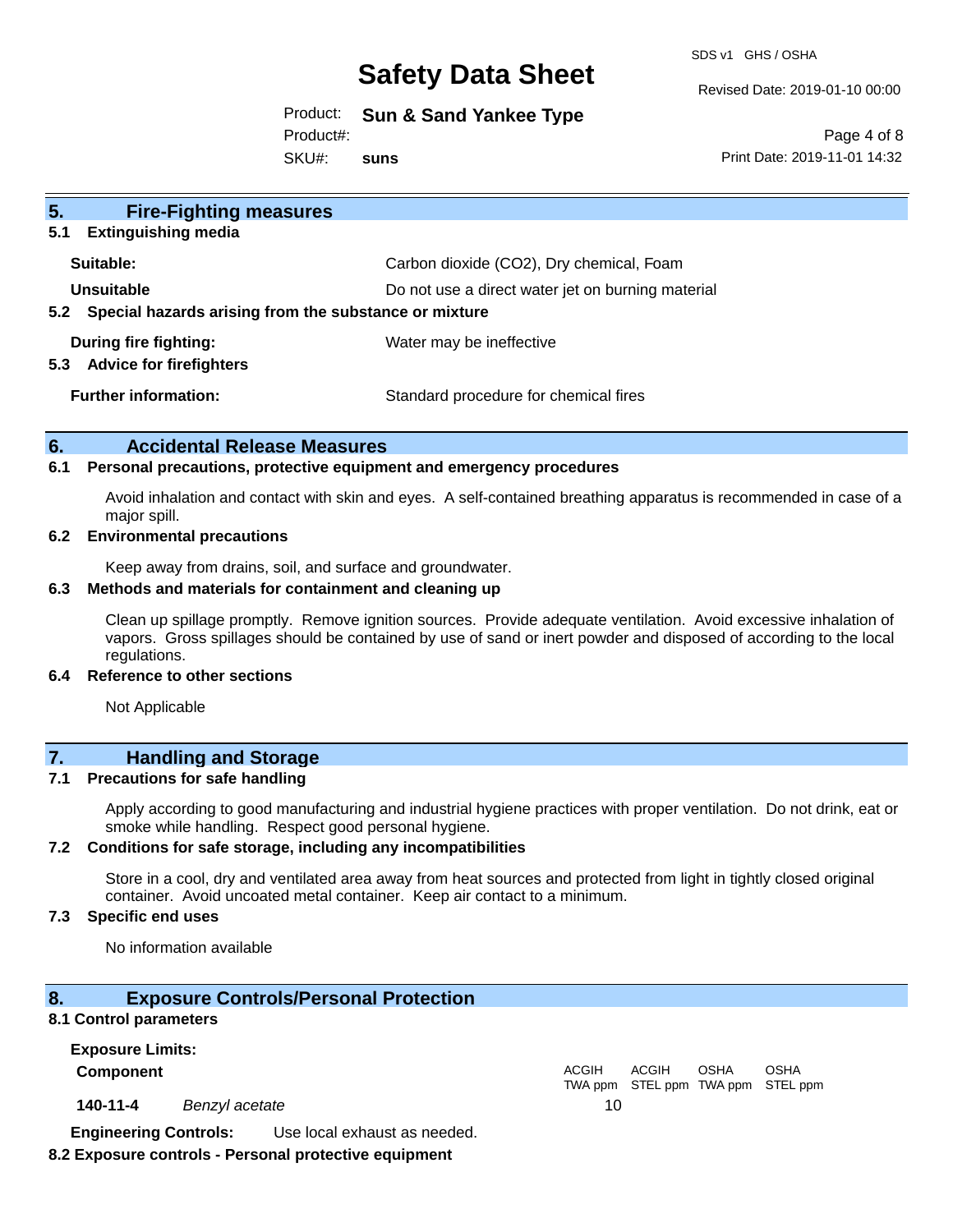SDS v1 GHS / OSHA

|                 |           | Product: Sun & Sand Yankee Type        |                                                                                                |  |
|-----------------|-----------|----------------------------------------|------------------------------------------------------------------------------------------------|--|
|                 | Product#: |                                        | Page 5 of 8                                                                                    |  |
|                 | SKU#:     | suns                                   | Print Date: 2019-11-01 14:32                                                                   |  |
| Eye protection: |           | as may be appropriate for the exposure | Tightly sealed goggles, face shield, or safety glasses with brow guards and side shields, etc. |  |

**Respiratory protection:** Avoid excessive inhalation of concentrated vapors. Apply local ventilation where appropriate. **Skin protection:** Avoid Skin contact. Use chemically resistant gloves as needed.

## **9. Physical and Chemical Properties**

### **9.1 Information on basic physical and chemical properties**

| Appearance:                  | Liquid                          |
|------------------------------|---------------------------------|
| Odor:                        | Conforms to Standard            |
| Color:                       | Colorless to Pale Yellow (G0-2) |
| <b>Viscosity:</b>            | Liquid                          |
| <b>Freezing Point:</b>       | Not determined                  |
| <b>Boiling Point:</b>        | Not determined                  |
| <b>Melting Point:</b>        | Not determined                  |
| <b>Flashpoint (CCCFP):</b>   | >200 F (93.33 C)                |
| <b>Auto flammability:</b>    | Not determined                  |
| <b>Explosive Properties:</b> | None Expected                   |
| <b>Oxidizing properties:</b> | None Expected                   |
| Vapor Pressure (mmHg@20 C):  | 0.0107                          |
| %VOC:                        | 0.01                            |
| Specific Gravity @ 25 C:     | 1.0040                          |
| Density @ 25 C:              | 1.0010                          |
| Refractive Index @ 20 C:     | 1.5110                          |
| Soluble in:                  | Oil                             |

## **10. Stability and Reactivity**

| 10.1 Reactivity                         | None                                               |
|-----------------------------------------|----------------------------------------------------|
| <b>10.2 Chemical stability</b>          | Stable                                             |
| 10.3 Possibility of hazardous reactions | None known                                         |
| 10.4 Conditions to avoid                | None known                                         |
| 10.5 Incompatible materials             | Strong oxidizing agents, strong acids, and alkalis |
| 10.6 Hazardous decomposition products   | None known                                         |

### **11. Toxicological Information**

### **11.1 Toxicological Effects**

Acute Toxicity Estimates (ATEs) based on the individual Ingredient Toxicity Data utilizing the "Additivity Formula"

**Acute toxicity - Oral - (Rat) mg/kg** (LD50: 2442.9926) May be harmful if swallowed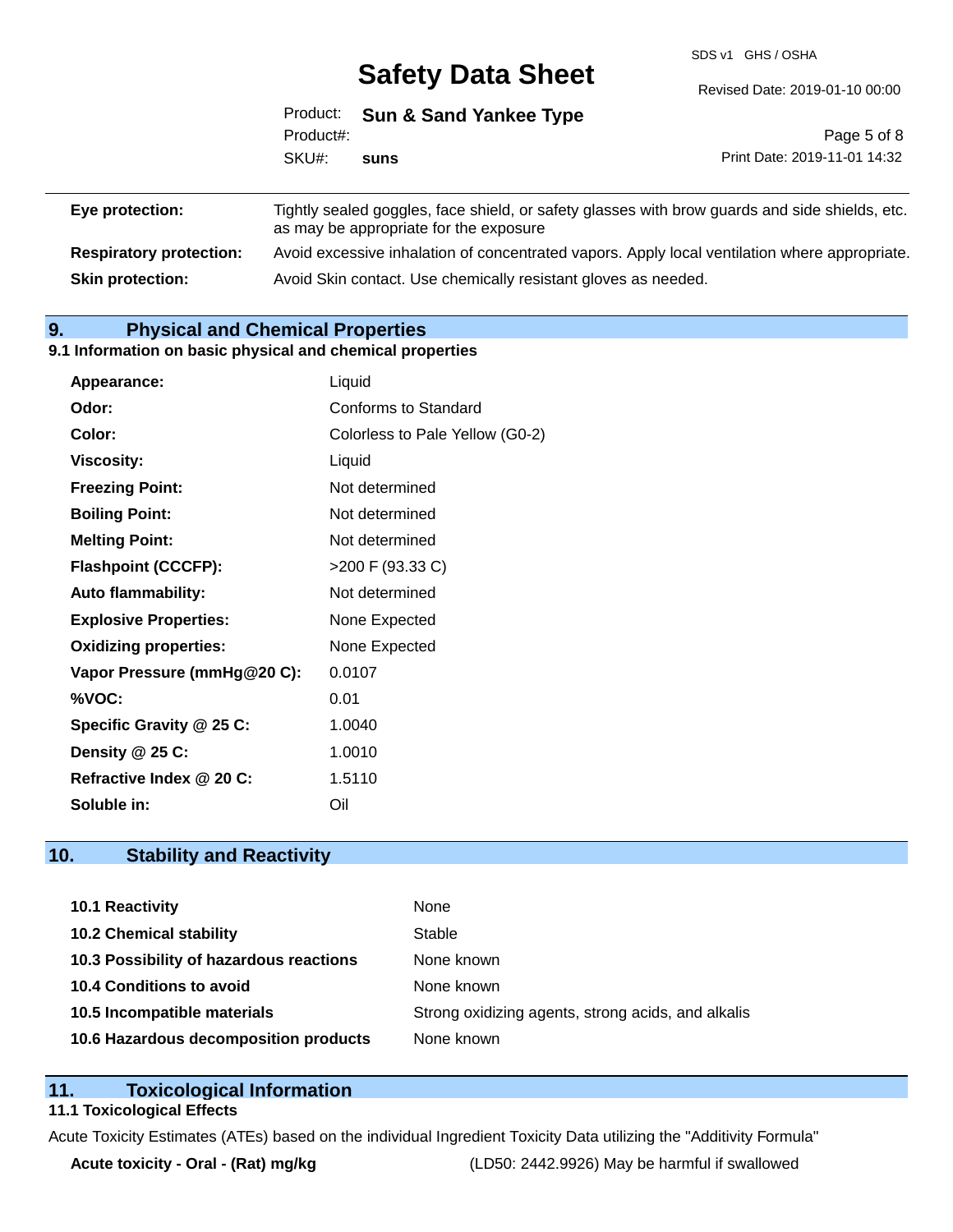SDS v1 GHS / OSHA

Revised Date: 2019-01-10 00:00

Product: **Sun & Sand Yankee Type** SKU#: Product#: **suns**

Page 6 of 8 Print Date: 2019-11-01 14:32

| Acute toxicity - Dermal - (Rabbit) mg/kg           | (LD50: 3832.3397) May be harmful in contact with skin    |
|----------------------------------------------------|----------------------------------------------------------|
| Acute toxicity - Inhalation - (Rat) mg/L/4hr       | (LD50: 40.9740) May be harmful if inhaled                |
| <b>Skin corrosion / irritation</b>                 | May be harmful if inhaled                                |
| Serious eye damage / irritation                    | Causes serious eye irritation                            |
| <b>Respiratory sensitization</b>                   | Not classified - the classification criteria are not met |
| <b>Skin sensitization</b>                          | May cause an allergic skin reaction                      |
| <b>Germ cell mutagenicity</b>                      | Not classified - the classification criteria are not met |
| Carcinogenicity                                    | Not classified - the classification criteria are not met |
| <b>Reproductive toxicity</b>                       | Not classified - the classification criteria are not met |
| Specific target organ toxicity - single exposure   | Not classified - the classification criteria are not met |
| Specific target organ toxicity - repeated exposure | Not classified - the classification criteria are not met |
| <b>Aspiration hazard</b>                           | Not classified - the classification criteria are not met |
|                                                    |                                                          |
|                                                    |                                                          |
| 12.<br><b>Ecological Information</b>               |                                                          |
| 12.1 Toxicity                                      |                                                          |
| <b>Acute acquatic toxicity</b>                     | Very Toxic to aquatic life                               |
| <b>Chronic acquatic toxicity</b>                   | Toxic to aquatic life with long lasting effects          |
| <b>Toxicity Data on soil</b>                       | no data available                                        |
| <b>Toxicity on other organisms</b>                 | no data available                                        |
|                                                    |                                                          |
| 12.2 Persistence and degradability                 | no data available                                        |
| 12.3 Bioaccumulative potential                     | no data available                                        |
| 12.4 Mobility in soil                              | no data available                                        |
| 12.5 Other adverse effects                         | no data available                                        |

## **13. Disposal Conditions**

### **13.1 Waste treatment methods**

Do not allow product to reach sewage systems. Dispose of in accordance with all local and national regulations. Send to a licensed waste management company.The product should not be allowed to enter drains, water courses or the soil. Do not contaminate ponds, waterways or ditches with chemical or used container.

## **14. Transport Information**

| <b>Marine Pollutant</b>                  | Yes. Ingredient of greatest environmental impact:<br>120-51-4 : (30 - 40 %) : Benzyl Benzoate |                                     |                 |        |  |
|------------------------------------------|-----------------------------------------------------------------------------------------------|-------------------------------------|-----------------|--------|--|
| Regulator                                | Class                                                                                         | <b>Pack Group</b>                   | <b>Sub Risk</b> | UN-nr. |  |
| U.S. DOT (Non-Bulk)                      |                                                                                               | Not Regulated - Not Dangerous Goods |                 |        |  |
| <b>Chemicals NOI</b>                     |                                                                                               |                                     |                 |        |  |
| <b>ADR/RID (International Road/Rail)</b> |                                                                                               |                                     |                 |        |  |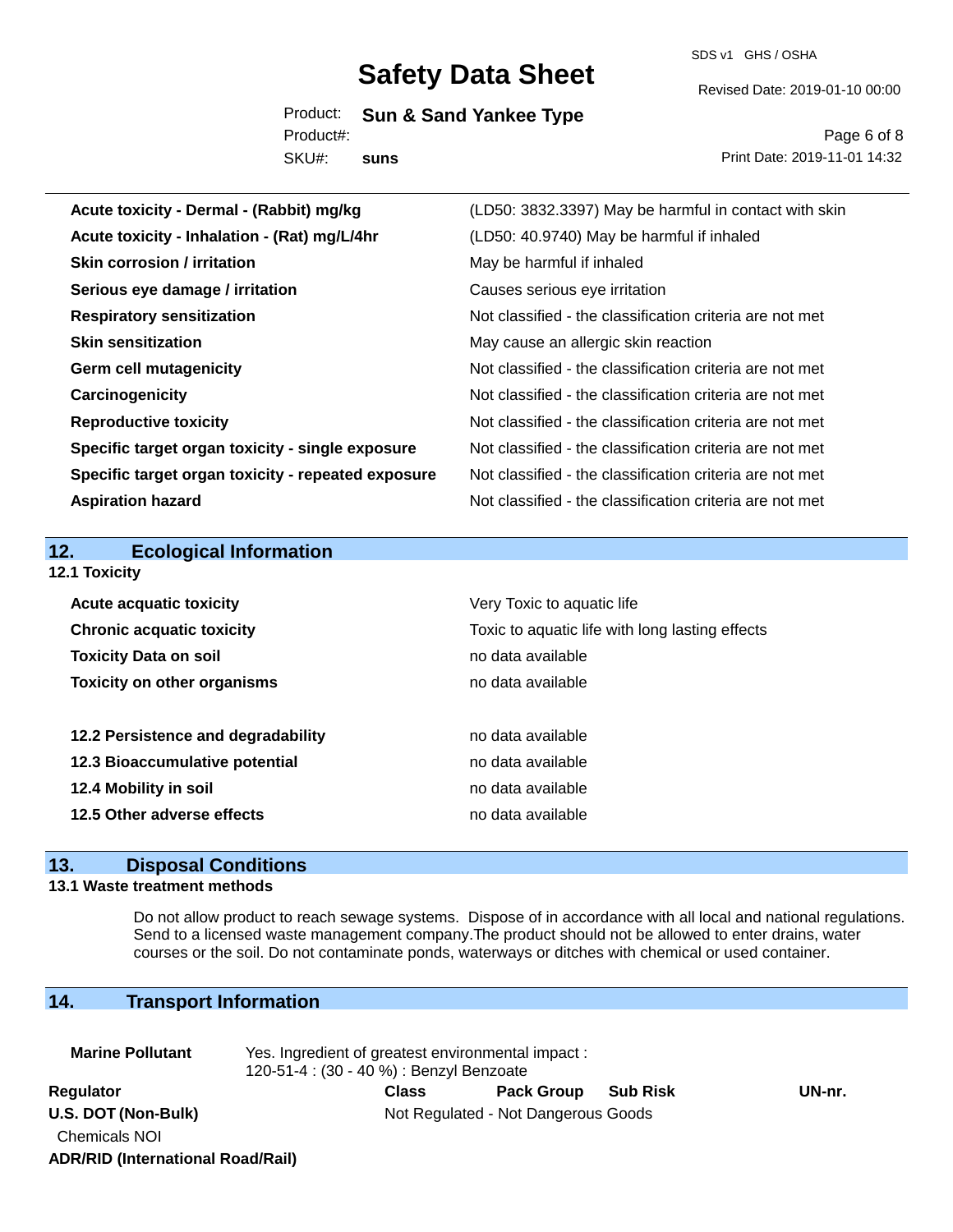SDS v1 GHS / OSHA

Revised Date: 2019-01-10 00:00

|                                                                                | Product:<br>Product#: |      | <b>Sun &amp; Sand Yankee Type</b>                                                | Page 7 of 8                  |  |
|--------------------------------------------------------------------------------|-----------------------|------|----------------------------------------------------------------------------------|------------------------------|--|
|                                                                                | SKU#:                 | suns |                                                                                  | Print Date: 2019-11-01 14:32 |  |
| <b>Environmentally Hazardous</b><br>Substance, Liquid, n.o.s.                  |                       | 9    | Ш                                                                                | UN3082                       |  |
| <b>IATA (Air Cargo)</b>                                                        |                       |      |                                                                                  |                              |  |
| <b>Environmentally Hazardous</b><br>Substance, Liquid, n.o.s.                  |                       | 9    | Ш                                                                                | UN3082                       |  |
| IMDG (Sea)                                                                     |                       |      |                                                                                  |                              |  |
| <b>Environmentally Hazardous</b><br>Substance, Liquid, n.o.s.                  |                       | 9    | Ш                                                                                | <b>UN3082</b>                |  |
| 15.<br><b>Regulatory Information</b><br><b>U.S. Federal Regulations</b>        |                       |      |                                                                                  |                              |  |
| <b>TSCA (Toxic Substance Control Act)</b>                                      |                       |      | All components of the substance/mixture are listed or exempt                     |                              |  |
| 40 CFR(EPCRA, SARA, CERCLA and CAA)<br><b>U.S. State Regulations</b>           |                       |      | This product contains NO components of concern.                                  |                              |  |
| <b>California Proposition 65 Warning</b><br>123-35-3(NF 204-622-5 $\le$ 19 ppm |                       |      | This product contains the following components:<br>beta-Myrcene (Natural Source) |                              |  |
| <b>Canadian Regulations</b>                                                    |                       |      |                                                                                  |                              |  |
| <b>DSL</b>                                                                     |                       |      | 100.00% of the components are listed or exempt.                                  |                              |  |

# **16. Other Information**

### **GHS H-Statements referred to under section 3 and not listed in section 2**

| H227 : Combustible liquid                                | H302 : Harmful if swallowed                                  |
|----------------------------------------------------------|--------------------------------------------------------------|
| H316 : Causes mild skin irritation                       | H318 : Causes serious eye damage                             |
| H320 : Causes eye irritation                             | H361: Suspected of damaging fertility or the unborn<br>child |
| H401 : Toxic to aquatic life                             | H402 : Harmful to aquatic life                               |
| H412 : Harmful to aquatic life with long lasting effects |                                                              |
| <b>Total Fractional Values</b>                           |                                                              |
| (TFV) Risk                                               | Risk<br>(TFV)                                                |
| (122.03) Acute Toxicity Inhalation, Category 5           | (15.62) Aquatic Chronic Toxicity, Category 3                 |
| (9.40) Sensitization, Skin, Category 1B                  | (2.95) Eye Damage/Eye Irritation, Category 2A                |
| (2.05) Acute Toxicity Oral, Category 5                   | (2.04) Aquatic Chronic Toxicity, Category 4                  |
| (1.87) Skin Corrosion/Irritation, Category 3             | (1.50) Aquatic Chronic Toxicity, Category 2                  |
| (1.37) Aquatic Acute Toxicity, Category 1                | (1.30) Acute Toxicity Dermal, Category 5                     |
| (1.21) Skin Corrosion/Irritation, Category 2             | (1.11) Eye Damage/Eye Irritation, Category 2B                |
|                                                          |                                                              |